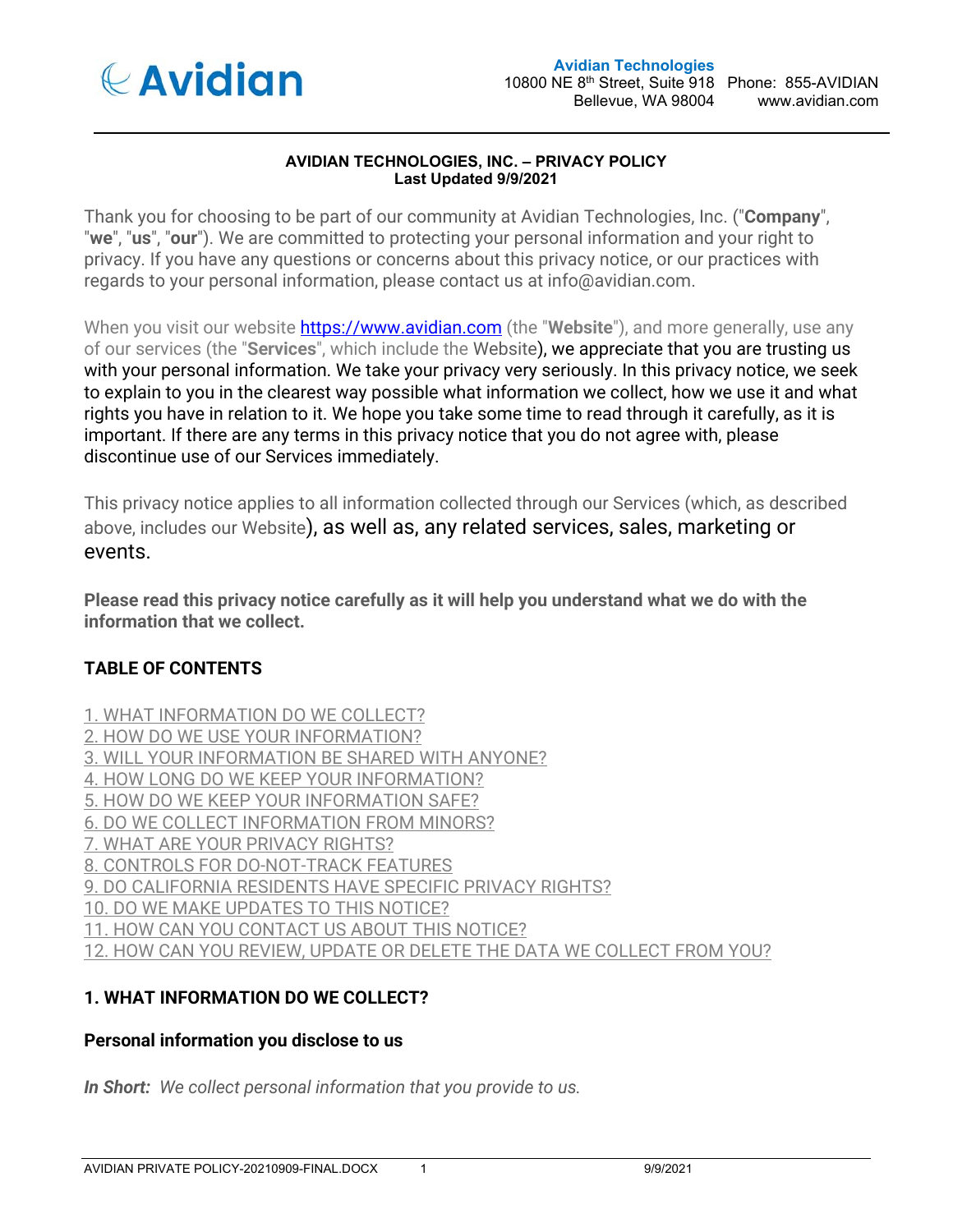

We collect personal information that you voluntarily provide to us when you register on the Website, express an interest in obtaining information about us or our products and Services, when you participate in activities on the Website or otherwise when you contact us.

The personal information that we collect depends on the context of your interactions with us and the Website, the choices you make and the products and features you use. The personal information we collect may include the following:

**Personal Information Provided by You.** We collect names; email addresses; billing addresses; and other similar information.

**Payment Data.** We may collect data necessary to process your payment if you make purchases, such as your payment instrument number (such as a credit card number), and the security code associated with your payment instrument. As on the date of this Privacy Policy, all payment data is stored by our payment partner, Stripe (www.stripe.com). You may find their privacy notice link(s) here: https://stripe.com/privacy.

All personal information that you provide to us must be true, complete and accurate, and you must notify us of any changes to such personal information.

# **2. HOW DO WE USE YOUR INFORMATION?**

*In Short: We process your information for purposes based on legitimate business interests, the fulfillment of our contract with you, compliance with our legal obligations, and/or your consent.*

We use personal information collected via our Website for a variety of business purposes described below. We process your personal information for these purposes in reliance on our legitimate business interests, in order to enter into or perform a contract with you, with your consent, and/or for compliance with our legal obligations. We indicate the specific processing grounds we rely on next to each purpose listed below.

We use the information we collect or receive:

- **To facilitate account creation and logon process.** If you choose to link your account with us to a third-party account (such as your Google or Facebook or Linkedin account), we use the information you allowed us to collect from those third parties to facilitate account creation and logon process for the performance of the contract.
- **To post testimonials.** We post testimonials on our Website that may contain personal information. Prior to posting a testimonial, we will obtain your consent to use your name and the content of the testimonial. If you wish to update, or delete your testimonial, please contact us at info@avidian.com and be sure to include your name, testimonial location, and contact information.
- **Request feedback.** We may use your information to request feedback and to contact you about your use of our Website.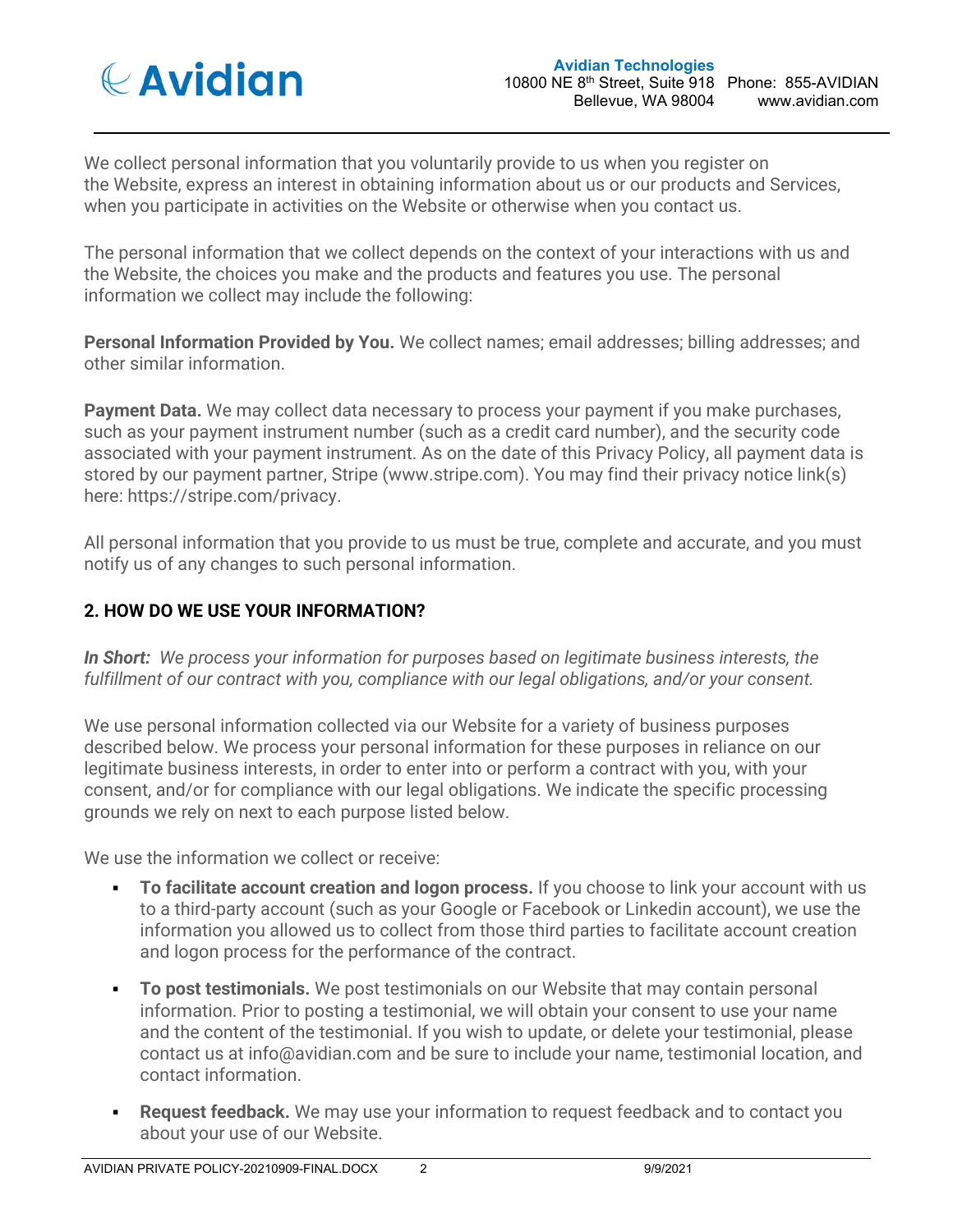

- **To enable user-to-user communications.** We may use your information in order to enable user-to-user communications with each user's consent.
- **To manage user accounts.** We may use your information for the purposes of managing our account and keeping it in working order.
- **Fulfill and manage your orders.** We may use your information to fulfill and manage your orders, payments, returns, and exchanges made through the Website.
- **Administer prize draws and competitions.** We may use your information to administer prize draws and competitions when you elect to participate in our competitions.
- **To deliver and facilitate delivery of services to the user.** We may use your information to provide you with the requested service.
- **To respond to user inquiries/offer support to users.** We may use your information to respond to your inquiries and solve any potential issues you might have with the use of our Services.
- **To send you marketing and promotional communications.** We and/or our third-party marketing partners may use the personal information you send to us for our marketing purposes, if this is in accordance with your marketing preferences. For example, when expressing an interest in obtaining information about us or our Website, subscribing to marketing or otherwise contacting us, we will collect personal information from you. You can opt-out of our marketing emails at any time (see the "WHAT ARE YOUR PRIVACY RIGHTS?" below).
- **Deliver targeted advertising to you.** We may use your information to develop and display personalized content and advertising (and work with third parties who do so) tailored to your interests and/or location and to measure its effectiveness.

# **3. WILL YOUR INFORMATION BE SHARED WITH ANYONE?**

*In Short: We only share information with your consent, to comply with laws, to provide you with services, to protect your rights, or to fulfill business obligations.*

We may process or share your data that we hold based on the following legal basis:

- **Consent:** We may process your data if you have given us specific consent to use your personal information for a specific purpose.
- **Legitimate Interests:** We may process your data when it is reasonably necessary to achieve our legitimate business interests.
- **Performance of a Contract:** Where we have entered into a contract with you, we may process your personal information to fulfill the terms of our contract.
- **Legal Obligations:** We may disclose your information where we are legally required to do so in order to comply with applicable law, governmental requests, a judicial proceeding, court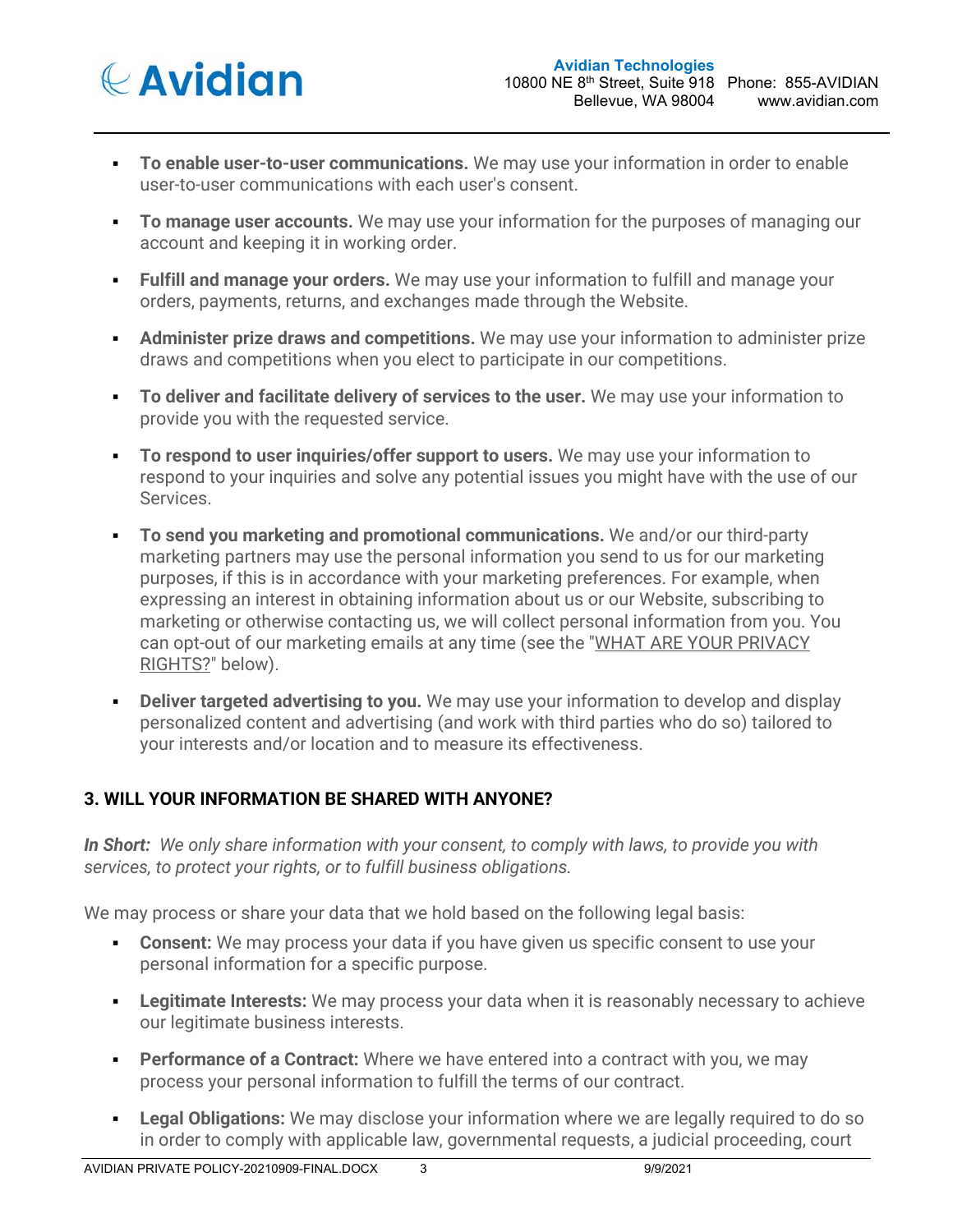

order, or legal process, such as in response to a court order or a subpoena (including in response to public authorities to meet national security or law enforcement requirements).

 **Vital Interests:** We may disclose your information where we believe it is necessary to investigate, prevent, or take action regarding potential violations of our policies, suspected fraud, situations involving potential threats to the safety of any person and illegal activities, or as evidence in litigation in which we are involved.

More specifically, we may need to process your data or share your personal information in the following situations:

 **Business Transfers.** We may share or transfer your information in connection with, or during negotiations of, any merger, sale of company assets, financing, or acquisition of all or a portion of our business to another company.

# **4. HOW LONG DO WE KEEP YOUR INFORMATION?**

*In Short: We keep your information for as long as necessary to fulfill the purposes outlined in this privacy notice unless otherwise required by law.*

We will only keep your personal information for as long as it is necessary for the purposes set out in this Privacy Policy, unless a longer retention period is required or permitted by law (such as tax, accounting or other legal requirements). No purpose in this notice will require us keeping your personal information for longer than the period of time in which users have an account with us.

When we have no ongoing legitimate business need to process your personal information, we will either delete or anonymize such information, or, if this is not possible (for example, because your personal information has been stored in backup archives), then we will securely store your personal information and isolate it from any further processing until deletion is possible.

### **5. HOW DO WE KEEP YOUR INFORMATION SAFE?**

*In Short: We aim to protect your personal information through a system of organizational and technical security measures.*

We have implemented appropriate technical and organizational security measures designed to protect the security of any personal information we process. However, despite our safeguards and efforts to secure your information, no electronic transmission over the Internet or information storage technology can be guaranteed to be 100% secure, so we cannot promise or guarantee that hackers, cybercriminals, or other unauthorized third parties will not be able to defeat our security, and improperly collect, access, steal, or modify your information. Although we will do our best to protect your personal information, transmission of personal information to and from our Website is at your own risk. You should only access the Website within a secure environment.

# **6. DO WE COLLECT INFORMATION FROM MINORS?**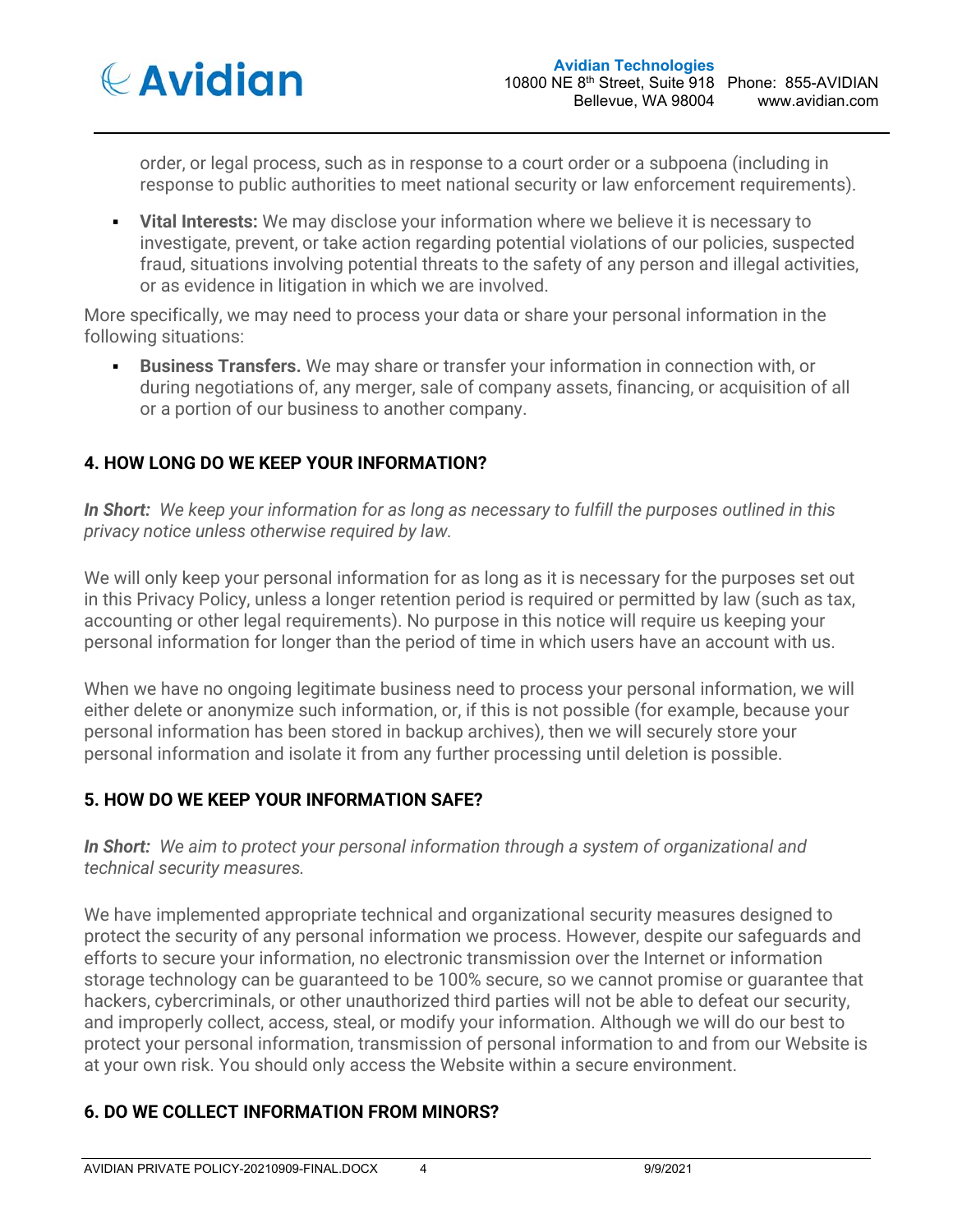

*In Short: We do not knowingly collect data from or market to children under 18 years of age.*

We do not knowingly solicit data from or market to children under 18 years of age. By using the Website, you represent that you are at least 18 or that you are the parent or guardian of such a minor and consent to such minor dependent's use of the Website. If we learn that personal information from users less than 18 years of age has been collected, we will deactivate the account and take reasonable measures to promptly delete such data from our records. If you become aware of any data we may have collected from children under age 18, please contact us at info@avidian.com.

# **7. WHAT ARE YOUR PRIVACY RIGHTS?**

*In Short: You may review, change, or terminate your account at any time.*

If you are a resident in the EEA or UK and you believe we are unlawfully processing your personal information, you also have the right to complain to your local data protection supervisory authority. You can find their contact details here: http://ec.europa.eu/justice/dataprotection/bodies/authorities/index\_en.htm.

If you are a resident in Switzerland, the contact details for the data protection authorities are available here: https://www.edoeb.admin.ch/edoeb/en/home.html.

If you have questions or comments about your privacy rights, you may email us at info@avidian.com.

#### **Account Information**

If you would at any time like to review or change the information in your account or terminate your account, you can:

Contact us using the contact information provided.

Upon your request to terminate your account, we will deactivate or delete your account and information from our active databases. However, we may retain some information in our files to prevent fraud, troubleshoot problems, assist with any investigations, enforce our Terms of Use and/or comply with applicable legal requirements.

**Opting out of email marketing:** You can unsubscribe from our marketing email list at any time by clicking on the unsubscribe link in the emails that we send or by contacting us using the details provided below. You will then be removed from the marketing email list — however, we may still communicate with you, for example to send you service-related emails that are necessary for the administration and use of your account, to respond to service requests, or for other non-marketing purposes. To otherwise opt-out, you may:

Contact us using the contact information provided.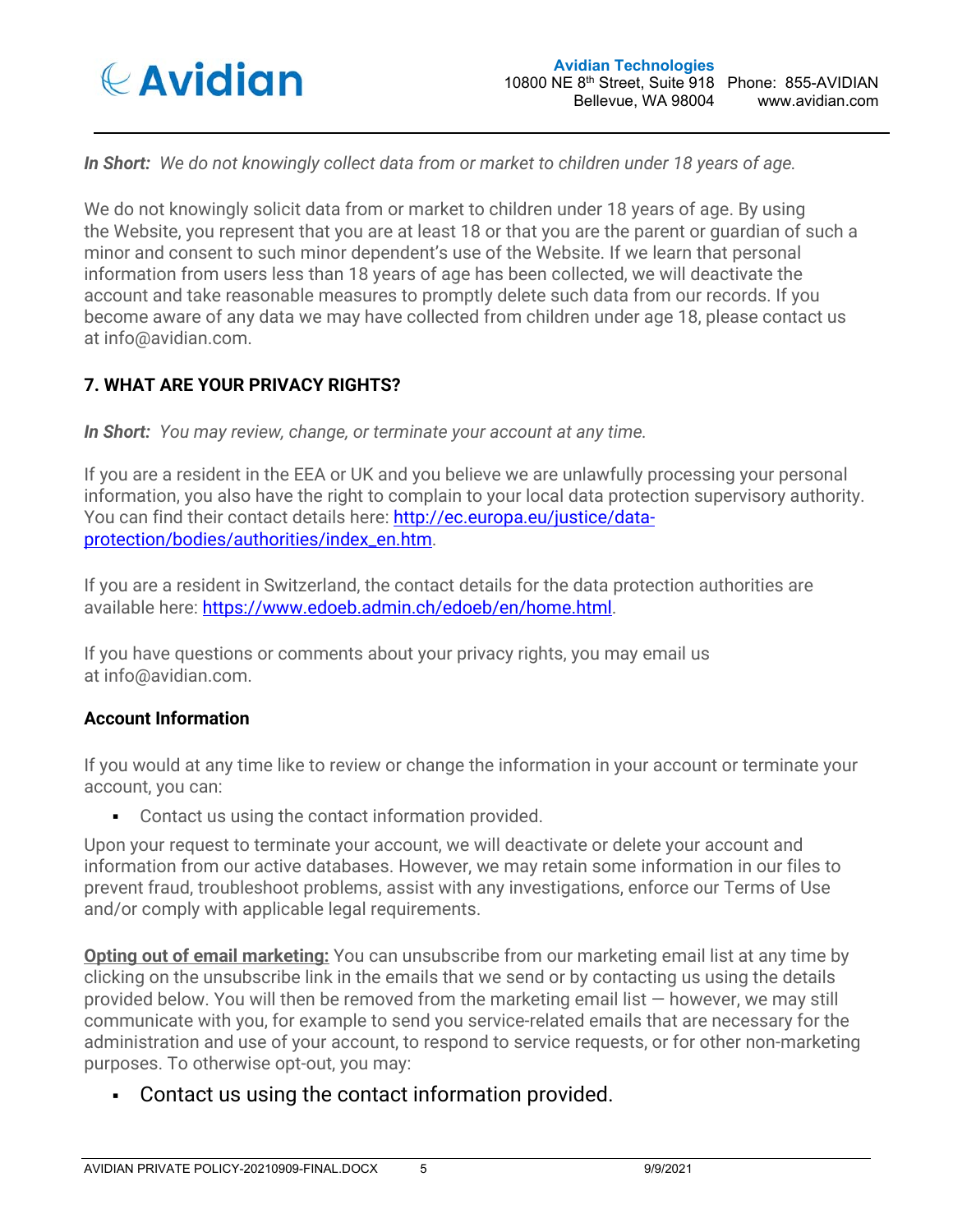

### **8. CONTROLS FOR DO-NOT-TRACK FEATURES**

Most web browsers and some mobile operating systems and mobile applications include a Do-Not-Track ("DNT") feature or setting you can activate to signal your privacy preference not to have data about your online browsing activities monitored and collected. At this stage no uniform technology standard for recognizing and implementing DNT signals has been finalized. As such, we do not currently respond to DNT browser signals or any other mechanism that automatically communicates your choice not to be tracked online. If a standard for online tracking is adopted that we must follow in the future, we will inform you about that practice in a revised version of this privacy notice.

# **9. DO CALIFORNIA RESIDENTS HAVE SPECIFIC PRIVACY RIGHTS?**

*In Short: Yes, if you are a resident of California, you are granted specific rights regarding access to your personal information.*

California Civil Code Section 1798.83, also known as the "Shine The Light" law, permits our users who are California residents to request and obtain from us, once a year and free of charge, information about categories of personal information (if any) we disclosed to third parties for direct marketing purposes and the names and addresses of all third parties with which we shared personal information in the immediately preceding calendar year. If you are a California resident and would like to make such a request, please submit your request in writing to us using the contact information provided below.

If you are under 18 years of age, reside in California, and have a registered account with the Website, you have the right to request removal of unwanted data that you publicly post on the Website. To request removal of such data, please contact us using the contact information provided below, and include the email address associated with your account and a statement that you reside in California. We will make sure the data is not publicly displayed on the Website, but please be aware that the data may not be completely or comprehensively removed from all our systems (e.g. backups, etc.).

### **CCPA Privacy Notice**

The California Code of Regulations defines a "resident" as:

(1) every individual who is in the State of California for other than a temporary or transitory purpose and

(2) every individual who is domiciled in the State of California who is outside the State of California for a temporary or transitory purpose

All other individuals are defined as "non-residents."

If this definition of "resident" applies to you, we must adhere to certain rights and obligations regarding your personal information.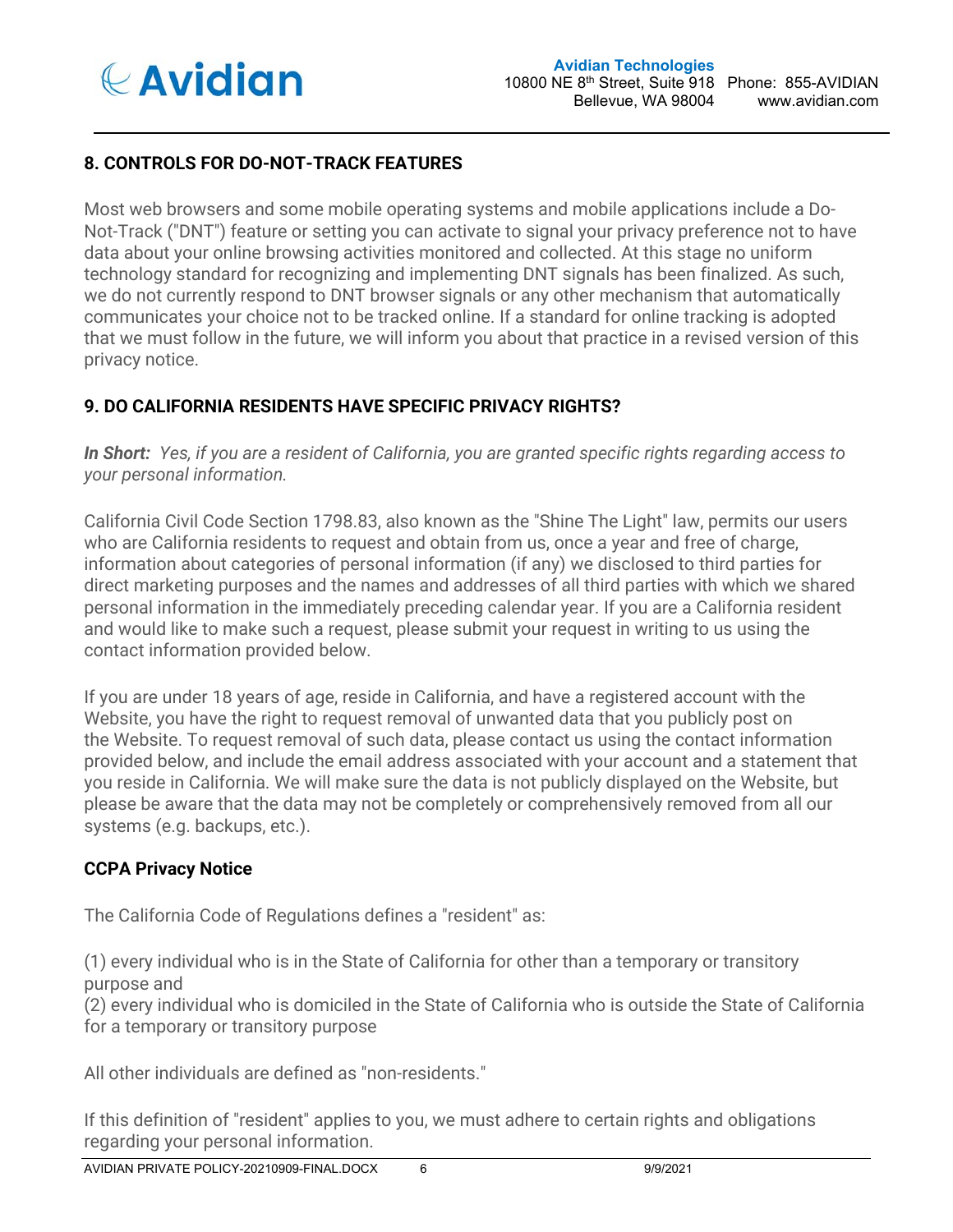

# **What categories of personal information do we collect?**

We have collected the following categories of personal information in the past twelve (12) months:

| Category                                                                                             | <b>Examples</b>                                                                                                                                                                                                  | <b>Collected</b> |
|------------------------------------------------------------------------------------------------------|------------------------------------------------------------------------------------------------------------------------------------------------------------------------------------------------------------------|------------------|
| A. Identifiers                                                                                       | Contact details, such as real name, alias, postal<br>address, telephone or mobile contact number, unique<br>personal identifier, online identifier, Internet Protocol<br>address, email address and account name | <b>YES</b>       |
| <b>B.</b> Personal information<br>categories listed in the<br>California Customer<br>Records statute | Name, contact information, education, employment,<br>employment history and financial information                                                                                                                | <b>YES</b>       |
| C. Protected classification<br>characteristics under<br>California or federal law                    | Gender and date of birth                                                                                                                                                                                         | <b>NO</b>        |
| D. Commercial information                                                                            | Transaction information, purchase history, financial<br>details and payment information                                                                                                                          | <b>NO</b>        |
| E. Biometric information                                                                             | <b>Fingerprints and voiceprints</b>                                                                                                                                                                              | <b>NO</b>        |
| F. Internet or other similar<br>network activity                                                     | Browsing history, search history, online behavior,<br>interest data, and interactions with our and other<br>websites, applications, systems and advertisements                                                   | <b>NO</b>        |
| G. Geolocation data                                                                                  | Device location                                                                                                                                                                                                  | <b>NO</b>        |
| H. Audio, electronic, visual,<br>thermal, olfactory, or similar<br>information                       | Images and audio, video or call recordings created in<br>connection with our business activities                                                                                                                 | <b>NO</b>        |
| I. Professional or<br>employment-related<br>information                                              | Business contact details in order to provide you our<br>services at a business level, job title as well as work<br>history and professional qualifications if you apply for<br>a job with us                     | <b>NO</b>        |
| J. Education Information                                                                             | Student records and directory information                                                                                                                                                                        | <b>NO</b>        |
| K. Inferences drawn from<br>other personal information                                               | Inferences drawn from any of the collected personal<br>information listed above to create a profile or<br>summary about, for example, an individual's<br>preferences and characteristics                         | <b>NO</b>        |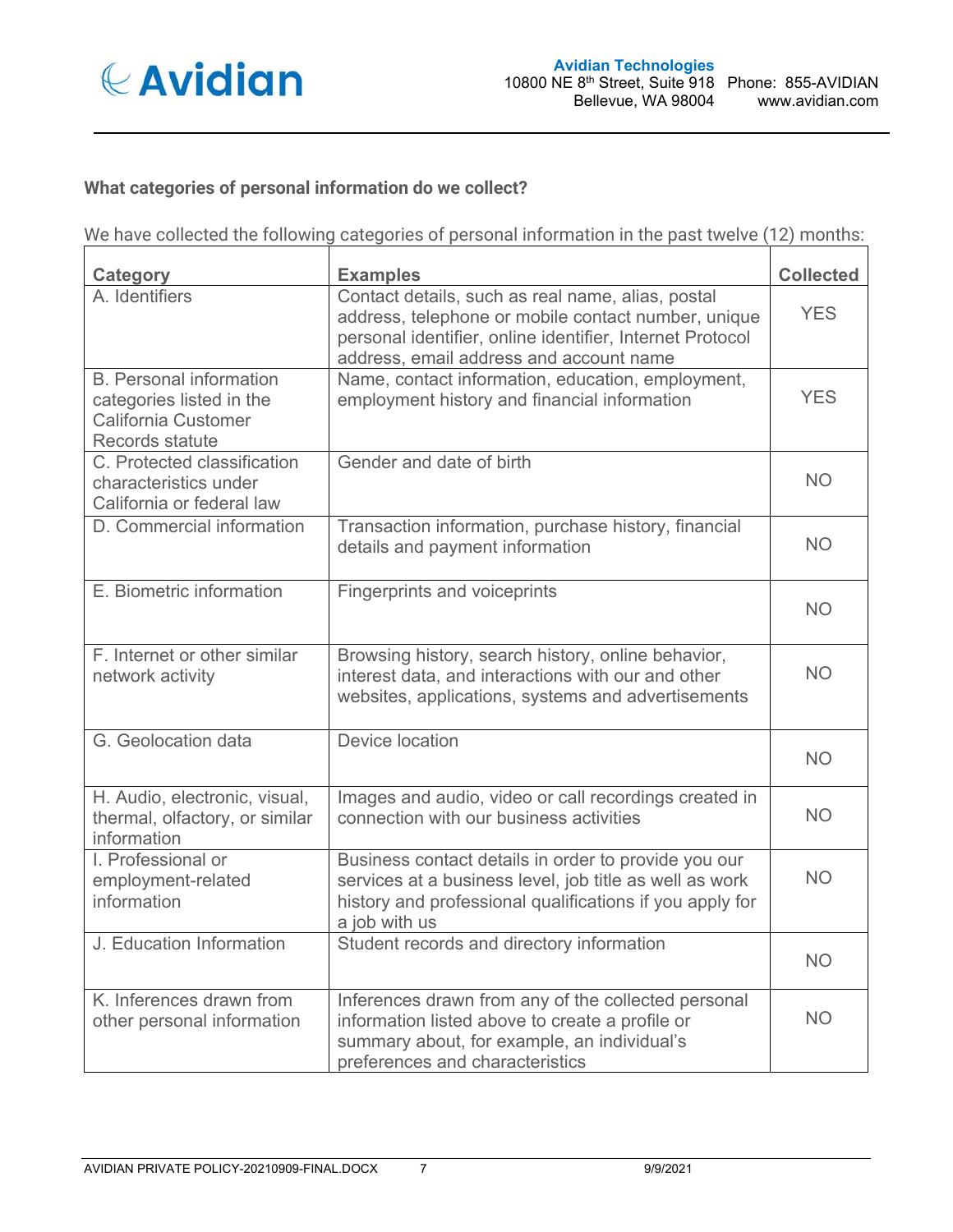

We may also collect other personal information outside of these categories instances where you interact with us in-person, online, or by phone or mail in the context of:

- Receiving help through our customer support channels;
- Participation in customer surveys or contests; and
- Facilitation in the delivery of our Services and to respond to your inquiries.

### **How do we use and share your personal information?**

More information about our data collection and sharing practices can be found in this privacy notice.

# You may contact us by calling toll-free at (855) 284-3426, or by referring to the contact details at the bottom of this document.

If you are using an authorized agent to exercise your right to opt-out we may deny a request if the authorized agent does not submit proof that they have been validly authorized to act on your behalf.

### **Will your information be shared with anyone else?**

We may disclose your personal information with our service providers pursuant to a written contract between us and each service provider. Each service provider is a for-profit entity that processes the information on our behalf.

We may use your personal information for our own business purposes, such as for undertaking internal research for technological development and demonstration. This is not considered to be "selling" of your personal data.

Avidian Technologies, Inc. has not disclosed or sold any personal information to third parties for a business or commercial purpose in the preceding 12 months. Avidian Technologies, Inc. will not sell personal information in the future belonging to website visitors, users and other consumers.

### **Your rights with respect to your personal data**

#### Right to request deletion of the data - Request to delete

You can ask for the deletion of your personal information. If you ask us to delete your personal information, we will respect your request and delete your personal information, subject to certain exceptions provided by law, such as (but not limited to) the exercise by another consumer of his or her right to free speech, our compliance requirements resulting from a legal obligation or any processing that may be required to protect against illegal activities.

#### Right to be informed - Request to know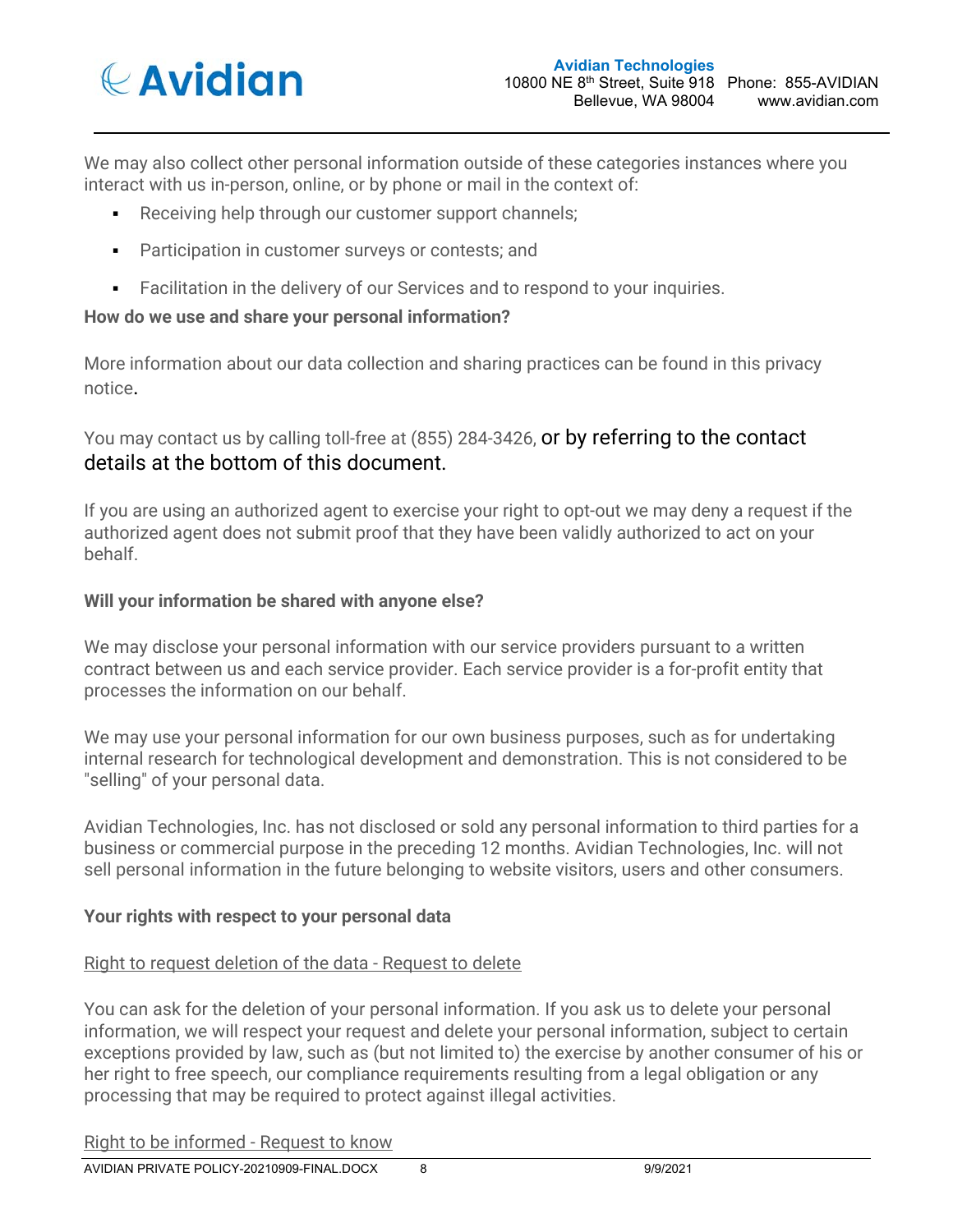

Depending on the circumstances, you have a right to know:

- whether we collect and use your personal information;
- the categories of personal information that we collect;
- the purposes for which the collected personal information is used;
- whether we sell your personal information to third parties;
- the categories of personal information that we sold or disclosed for a business purpose;
- the categories of third parties to whom the personal information was sold or disclosed for a business purpose; and
- the business or commercial purpose for collecting or selling personal information.

In accordance with applicable law, we are not obligated to provide or delete consumer information that is de-identified in response to a consumer request or to re-identify individual data to verify a consumer request.

### Right to Non-Discrimination for the Exercise of a Consumer's Privacy Rights

We will not discriminate against you if you exercise your privacy rights.

### Verification process

Upon receiving your request, we will need to verify your identity to determine you are the same person about whom we have the information in our system. These verification efforts require us to ask you to provide information so that we can match it with information you have previously provided us. For instance, depending on the type of request you submit, we may ask you to provide certain information so that we can match the information you provide with the information we already have on file, or we may contact you through a communication method (e.g. phone or email) that you have previously provided to us. We may also use other verification methods as the circumstances dictate.

We will only use personal information provided in your request to verify your identity or authority to make the request. To the extent possible, we will avoid requesting additional information from you for the purposes of verification. If, however, we cannot verify your identity from the information already maintained by us, we may request that you provide additional information for the purposes of verifying your identity, and for security or fraud-prevention purposes. We will delete such additionally provided information as soon as we finish verifying you.

### Other privacy rights

you may object to the processing of your personal data